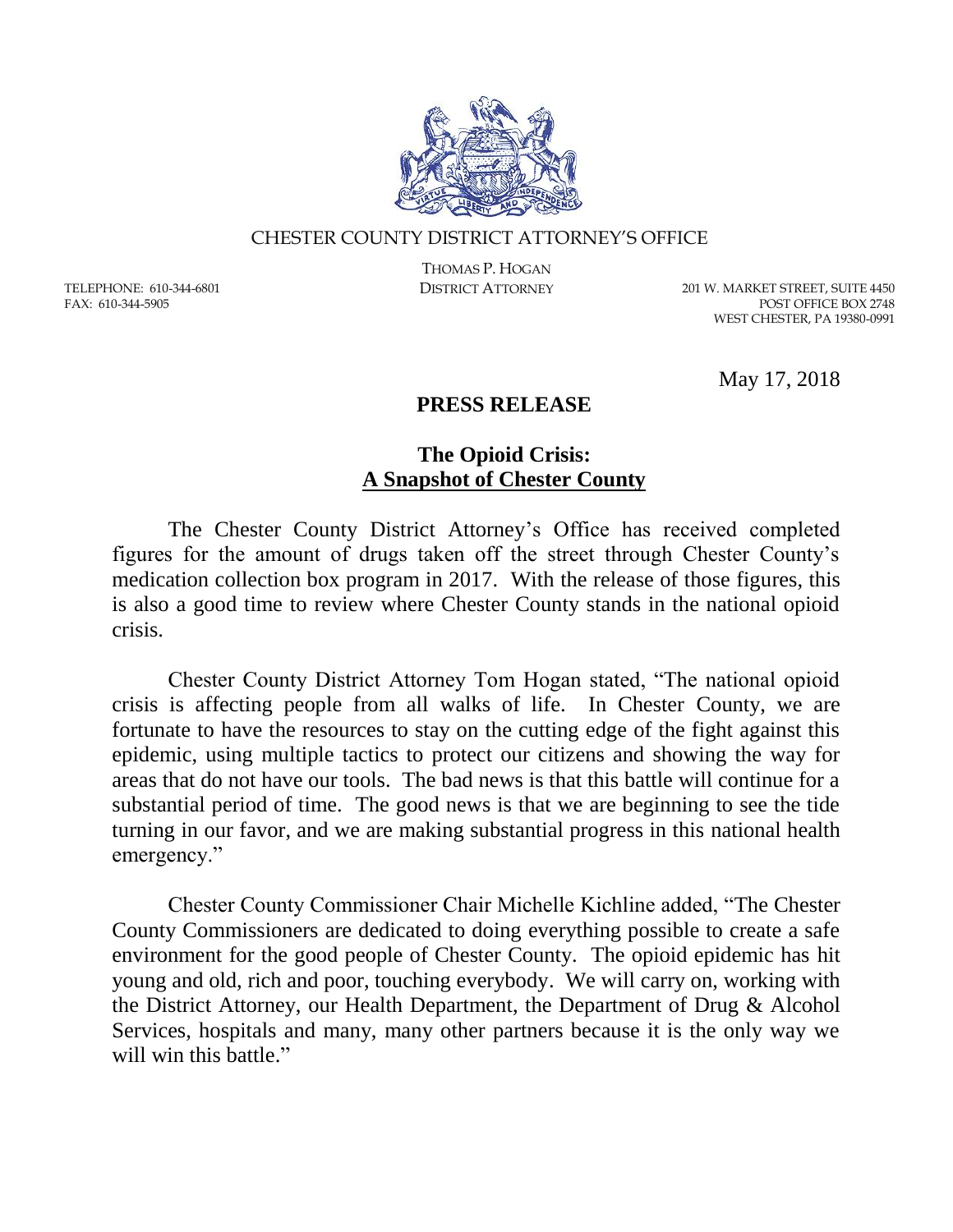# A. Medication Collection Boxes

The drug disposal box program was started in 2014 by the Chester County District Attorney's Office, the Pennsylvania District Attorneys Association, and Chester County police departments. The boxes allow citizens to dispose of drugs in a safe manner, simply dropping the drugs into the locked boxes for later disposal by law enforcement. The destruction of these drugs keeps dangerous opioids from falling into the hands of addicts or children, as well as making sure that the drugs are not dumped into the drinking water system.



Drug Drop Box

In 2017, Chester County collected and disposed of over 10,000 pounds of unwanted medication. That is over five tons of drugs that have been taken off the street. Every year, the amount of drugs recovered through the drop box program has increased.

| Year | <b>Drugs Collected</b> |
|------|------------------------|
| 2014 | 1,392 lbs.             |
| 2015 | 2,967 lbs.             |
| 2016 | 8,073 lbs.             |
| 2017 | 10,045 lbs.            |

Vince Brown, the Executive Director of Chester County Drug & Alcohol Services, stated, "The drug drop box program has been a tremendous tool in our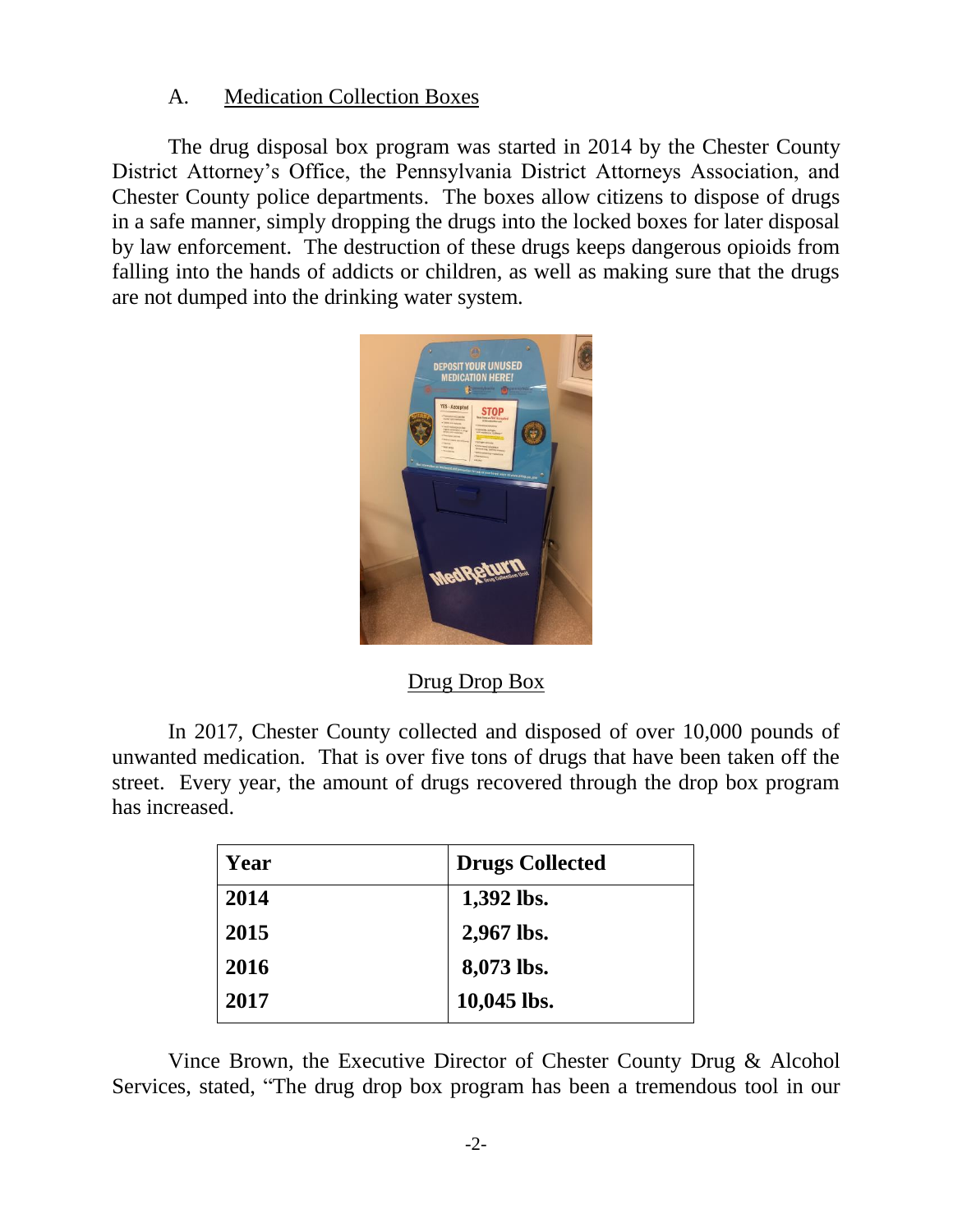efforts to address the opioid crisis. The boxes have provided a local and safe way to easily dispose of medications, which has eliminated an enormous amount of potentially dangerous drugs from circulation."

The drug drop boxes are located at police departments and other secure locations across Chester County. A full list of the locations can be found at this link<http://www.chesco.org/2673/Medication-Drop-Off> and also is attached at the end of this release.

## B. Narcan Saves

Another facet of the Chester County strategy to fight the opioid epidemic is the use of naloxone, brand name Narcan. Narcan is an opioid antagonist, which means that it blocks the brain's receptors for opioids. Simply put, when administered to a person who is overdosing on heroin or opioids, Narcan reverses the overdose and stops the drugs from killing the person.

Narcan is administered in a simple nasal spray. Every police department in Chester County now carries Narcan. In 2017 alone, there were 189 Narcan administrations by Chester County law enforcement.

Chester County Commissioner Kathi Cozzone stated, "Every successful Narcan administration is another life saved. And every life saved is a chance for a young person to get into treatment, break their addiction, and live a full and rewarding life."



Narcan Dose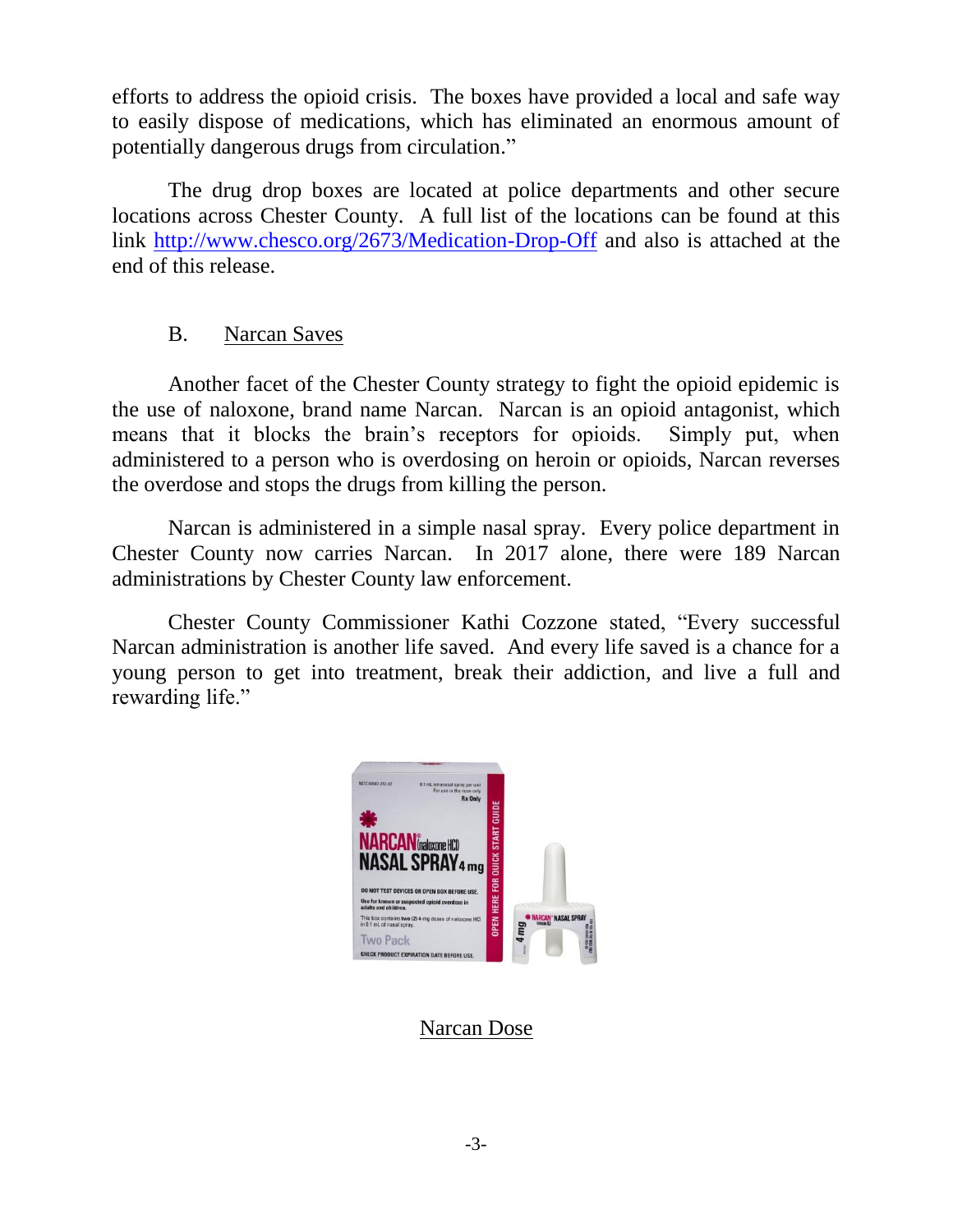## C. Overdose Prevention Task Force

Chester County decided early in the opioid epidemic to take a multidisciplinary approach to the issue, creating an Overdose Prevention Task Force to coordinate activities. The Task Force is led by the District Attorney's Office, the Department of Drug & Alcohol, and the Department of Health. The Task Force includes over 50 other organizations and stakeholders who are involved in the systemic fight against the opioid scourge.

The Task Force engages in multiple activities to address the problem. The Task Force helps to educate students through the Narcotics Overdose Prevention & Education program, doing presentations with Holcomb Behavioral Health at schools across Chester County. The Task Force has worked to educate doctors about overprescribing opioids, resulting in the Chester County physicians becoming a leading voice for reform of opioid prescribing practices. The Task Force is working on a "warm hand-off" project, where overdose victims are guided into treatment. The Task Force has established a website [\(https://stopodchesco.org\)](https://stopodchesco.org/) as a convenient location to get information on this epidemic. These and many other programs are worked on every day in Chester County.

Chester County also employs other strategies to fight opioids. With prosecutions like Operation Wildfire, the District Attorney's Office has targeted heroin and opioid dealers. Chester County has one of the longest tenured drug courts in Pennsylvania, diverting addicts from the prison system.

Commissioner Terence Farrell stated, "Chester County uses every tool at our disposal to fight the opioid epidemic. But we know that we need a balanced approach. We need to cut off the supply by locking up dealers. We also need to divert addicts from jail and get them into treatment."

## D. Overall View

There is good news and bad news about the opioid epidemic.

The most obvious good news is that the number of opioid prescriptions across the United States is now decreasing. After two decades of explosive growth in opioid prescriptions, the number of prescriptions and number of pills prescribed per prescription both are declining, as doctors realize the dangers of these drugs.

The bad news about the opioid epidemic is directly related to the good news. As doctors are prescribing fewer opioids, some patients are turning to cheaper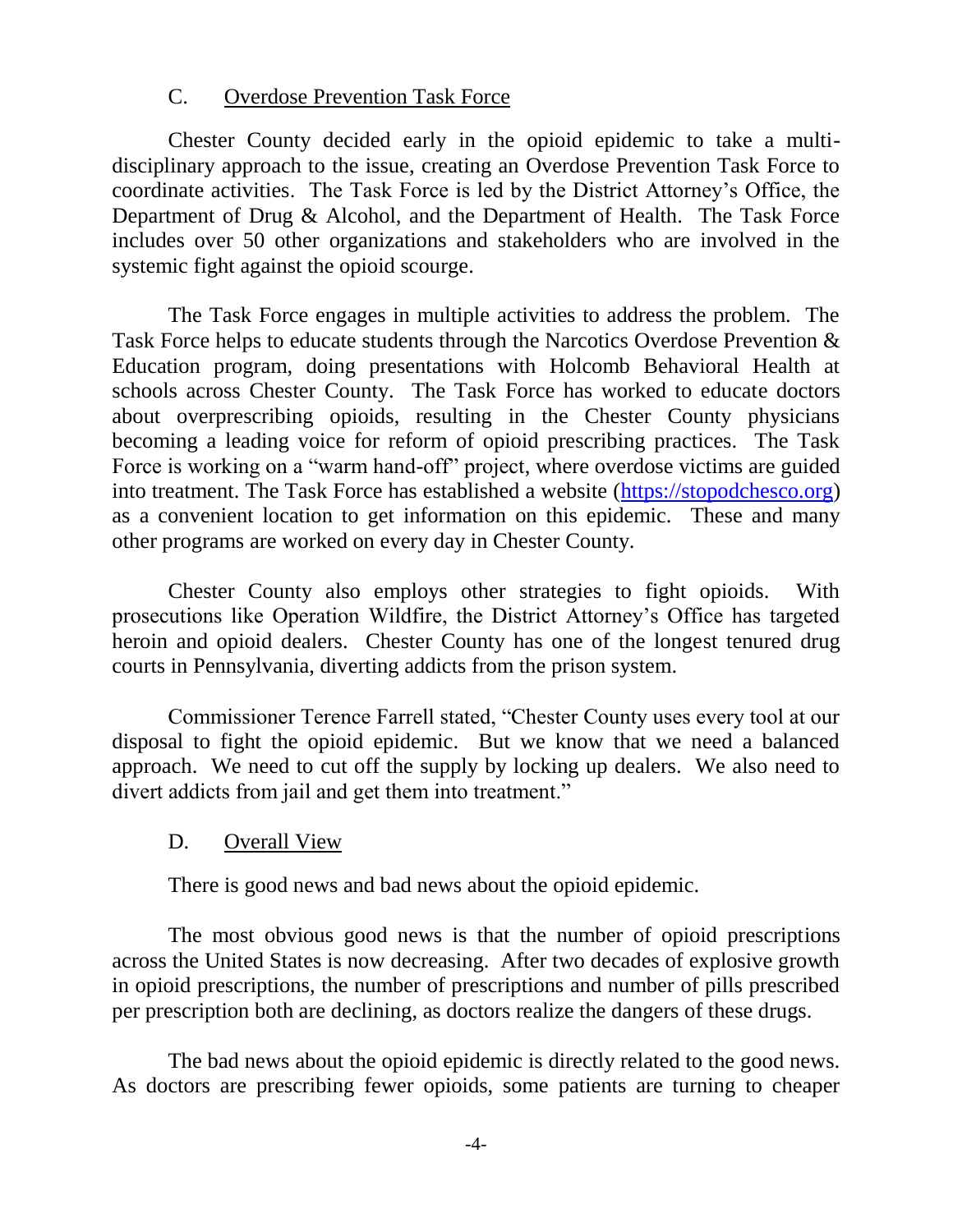alternatives like heroin. Heroin from Philadelphia is the cheapest and purest heroin in the United States, and often is spiked with deadly fentanyl. Virtually all across the United States, there are increased overdose deaths. In the last 20 years, over 500,000 people in the United States have died from drug overdoses; some experts are estimating that the nation will lose another 500,000 people just in the next 10 years as the country emerges from the opioid epidemic.

Overall, the tide is turning in this battle. The general public, physicians, and politicians are now aware of the dangers of opioids and heroin. With this knowledge, opioid prescriptions are being cut back to appropriate uses, such as immediately after major surgeries and with end-stage cancer pain. Ironically, one of the best signals law enforcement has that heroin use is starting a long-term decline is the fact that international drug trafficking organizations are now increasing their production of cocaine, anticipating a fall in the demand for heroin.

District Attorney Hogan added, "Chester County will keep using its considerable resources and leadership to fight the opioid epidemic. The county will continue to see the impact of this health crisis for years. However, working together, we will save every life we can. And, at last, there is a light at the end of the tunnel for this problem."

\* \* \* \* \* \* \*

Approved for release:

Thomas P. Hogan